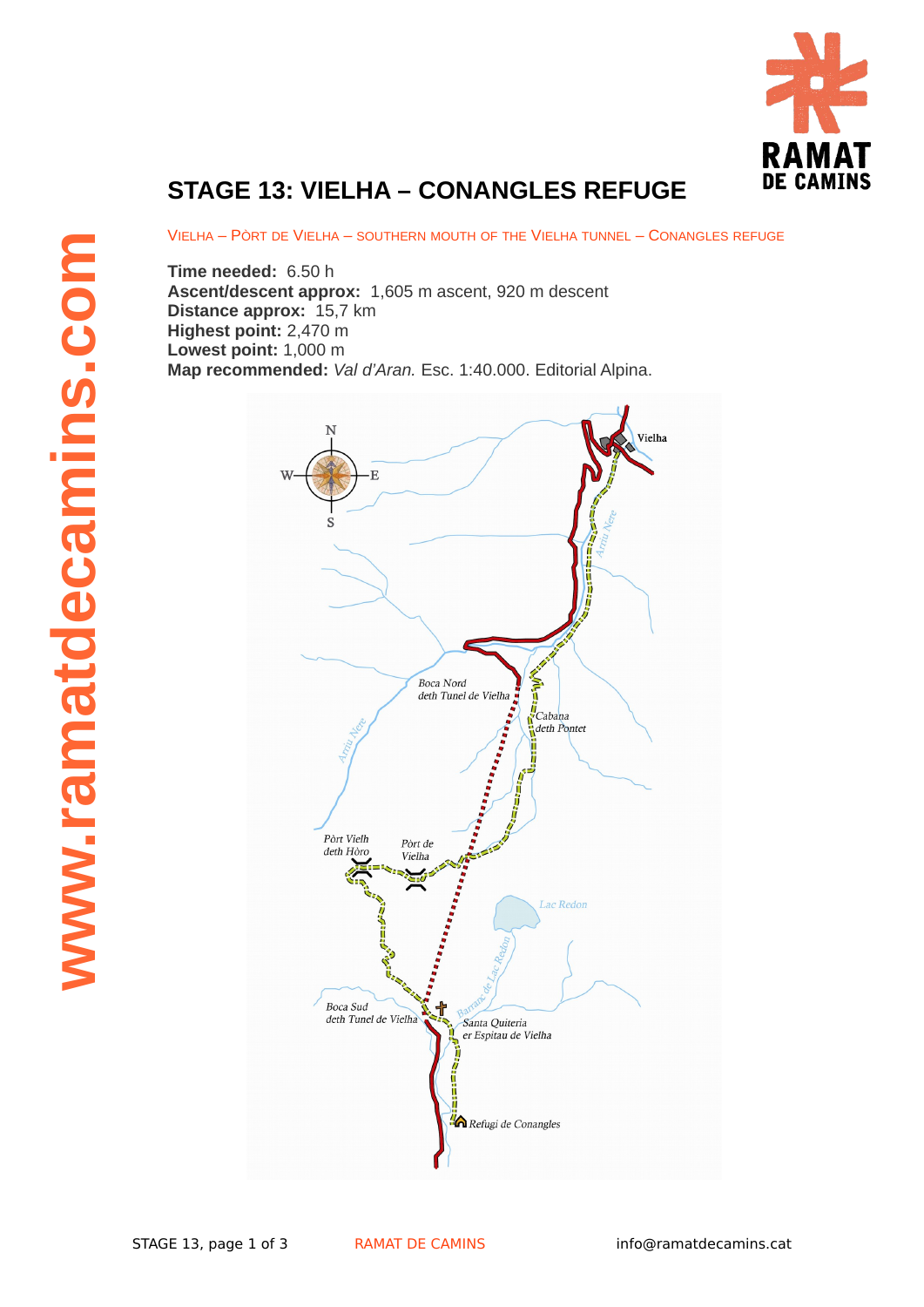- 0 h **Vielha**, 1,000 m. We start by heading upwards alongside the Nere river, following the red and white GR markings. The river is on our left, and further up we go over a bridge, with the river then on our right. We follow the river upwards using Carrer Sarriulèra and go past a picnic area on the right. The street soon becomes a road with some sections of concrete under foot and others of asphalt. We carry straight on along it, heading upwards.
- 0.05 h **Crossroads.** To the left there's a narrow path which uses the GR 211-1 towards Arties, Gessa, Salardú etc. We carry on though, sticking to the road.
- 0.10 h **Large water tank** on the left. 1,060 m
- 0.25 h When we're 1.5 km out of Vielha, just past the Sant Esteve ravine, the concrete comes to an end and we carry on along a **track**. The road through the Vielha tunnel is high above us to our right.
- 0.30 h **Fork.** Here we go past the Serrahèra path and the Pontet track.
- 0.35 h We go past a trough and a track on the left, carrying on upwards.
- $0.40h$ **Farm buildings** on the left. Straight away there's a fork in the track. The option on the right comes out on the A-14 road. We take the left option.
- 0.50 h **Fork.** We take the track on the right here, which immediately afterwards crosses the Serrahèra river via a bridge. We continue on the old path.
- 1.25 h The path comes out on an **intersecting track**, 1,422 m. There's a view point here and a bench. We cross the track and carry on from the other side. A right turn at the track would take us to the northern mouth of the Vielha tunnel and a left would take us to Era Tuca and Betren. As we carry on we come straight to a bend in the track, passing it on our right and carrying on upwards, straight ahead. This section of the path is very wide. We head up through fir tree woodlands.
- $1.35h$ We come out on the **track** and carry on along it.
- 1.45 h **Cabana deth Pontet**, 1,566 m. The cabin has a fireplace and a mezzanine to sleep in. The path is grassy, but easy to pick out, tracing the relief in the terrain through the pastures.
- 2 h We cross the **mountain stream** from Hònt Herèda using a bridge. On the other side there's a red cross on top of a rock. We head upwards using the sun-facing slope, through high mountain pastures above the tree line. A little further up we go past a small lake in a dip, known as Hònt Herèda.
- 3.20 h Once we get past the rockiest section we get to the valley before the mountain pass. It's more open here, with loose stone slopes on both sides. The section through the middle is greener. The path takes the lowest point, through the grassiest section.
- 3.40 h The last section of the **loose stone slope** starts here. The slope has medium-sized black stones and the path becomes more vague here, making it a bit harder going.